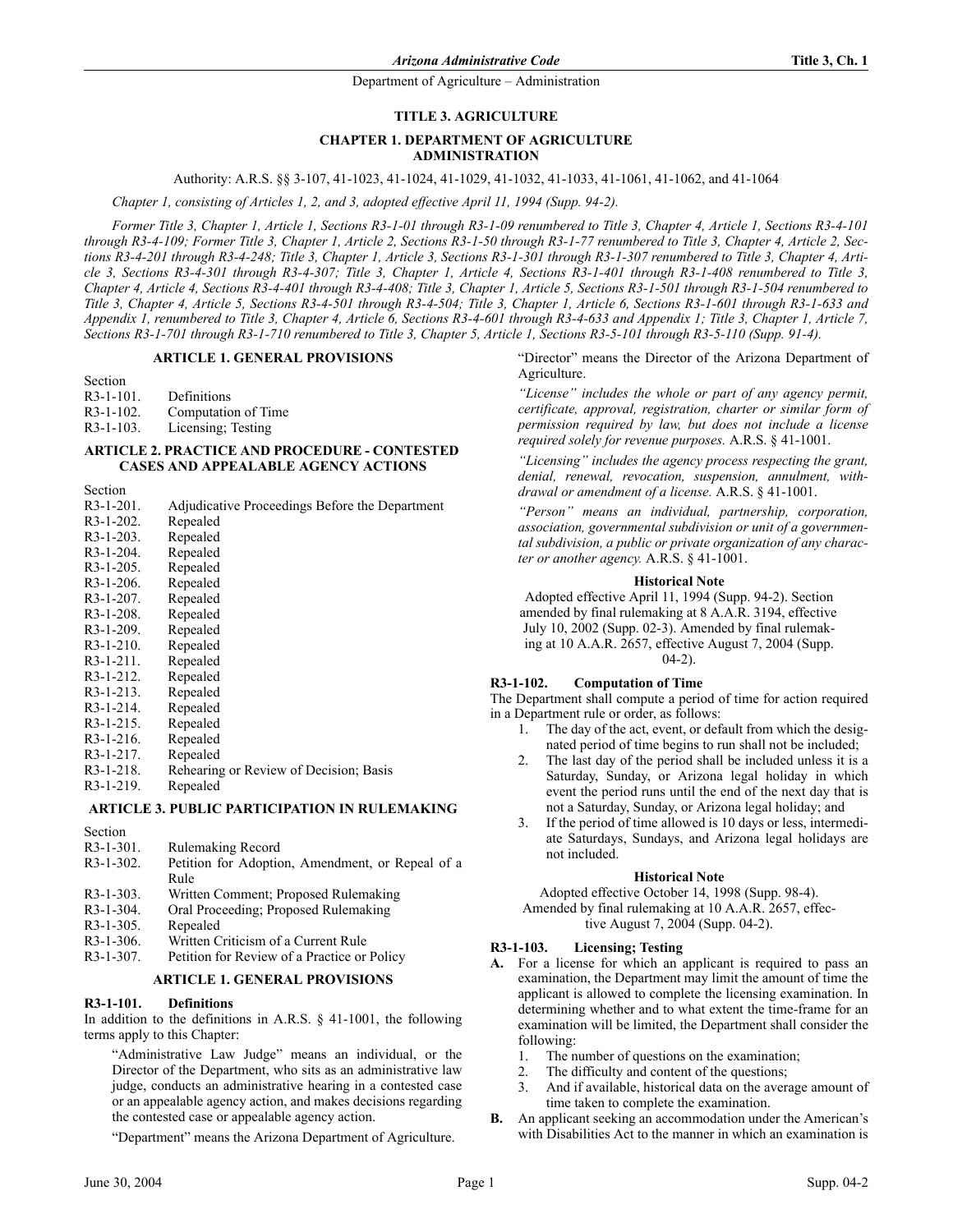administered shall make a written request to the Department at the time the applicant schedules the examination. The Department may require the applicant to provide medical documentation to confirm the need for the requested accommodation.

**C.** The Department shall review the request for accommodation and decide this request on a case-by-case basis.

### **Historical Note**

New Section made by final rulemaking at 10 A.A.R. 2657, effective August 7, 2004 (Supp. 04-2).

## **ARTICLE 2. PRACTICE AND PROCEDURE - CONTESTED CASES AND APPEALABLE AGENCY ACTIONS**

## **R3-1-201. Adjudicative Proceedings Before the Department** The Department shall use the uniform administrative appeals proce-

dures of A.R.S. Title 41, Chapter 6, Article 10 to govern the initiation and conduct of formal adjudicative proceedings before the Department.

## **Historical Note**

Adopted effective April 11, 1994 (Supp. 94-2). Section repealed; new Section made by final rulemaking at 8 A.A.R. 3194, effective July 10, 2002 (Supp. 02-3).

### **R3-1-202. Repealed**

### **Historical Note**

Adopted effective April 11, 1994 (Supp. 94-2). Section repealed by final rulemaking at 8 A.A.R. 3194, effective July 10, 2002 (Supp. 02-3).

#### **R3-1-203. Repealed**

### **Historical Note**

Adopted effective April 11, 1994 (Supp. 94-2). Section repealed by final rulemaking at 8 A.A.R. 3194, effective July 10, 2002 (Supp. 02-3).

### **R3-1-204. Repealed**

### **Historical Note**

Adopted effective April 11, 1994 (Supp. 94-2). Section repealed by final rulemaking at 8 A.A.R. 3194, effective July 10, 2002 (Supp. 02-3).

#### **R3-1-205. Repealed**

### **Historical Note**

Adopted effective April 11, 1994 (Supp. 94-2). Section repealed by final rulemaking at 8 A.A.R. 3194, effective July 10, 2002 (Supp. 02-3).

### **R3-1-206. Repealed**

## **Historical Note**

Adopted effective April 11, 1994 (Supp. 94-2). Section repealed by final rulemaking at 8 A.A.R. 3194, effective July 10, 2002 (Supp. 02-3).

# **R3-1-207. Repealed**

### **Historical Note**

Adopted effective April 11, 1994 (Supp. 94-2). Section repealed by final rulemaking at 8 A.A.R. 3194, effective July 10, 2002 (Supp. 02-3).

# **R3-1-208. Repealed**

### **Historical Note**

Adopted effective April 11, 1994 (Supp. 94-2). Section repealed by final rulemaking at 8 A.A.R. 3194, effective July 10, 2002 (Supp. 02-3).

#### **R3-1-209. Repealed**

## **Historical Note**

Adopted effective April 11, 1994 (Supp. 94-2). Section repealed by final rulemaking at 8 A.A.R. 3194, effective July 10, 2002 (Supp. 02-3).

## **R3-1-210. Repealed**

#### **Historical Note**

Adopted effective April 11, 1994 (Supp. 94-2). Section repealed by final rulemaking at 8 A.A.R. 3194, effective July 10, 2002 (Supp. 02-3).

### **R3-1-211. Repealed**

### **Historical Note**

Adopted effective April 11, 1994 (Supp. 94-2). Section repealed by final rulemaking at 8 A.A.R. 3194, effective July 10, 2002 (Supp. 02-3).

### **R3-1-212. Repealed**

## **Historical Note**

Adopted effective April 11, 1994 (Supp. 94-2). Section repealed by final rulemaking at 8 A.A.R. 3194, effective July 10, 2002 (Supp. 02-3).

# **R3-1-213. Repealed**

### **Historical Note**

Adopted effective April 11, 1994 (Supp. 94-2). Section repealed by final rulemaking at 8 A.A.R. 3194, effective July 10, 2002 (Supp. 02-3).

# **R3-1-214. Repealed**

#### **Historical Note**

Adopted effective April 11, 1994 (Supp. 94-2). Section repealed by final rulemaking at 8 A.A.R. 3194, effective July 10, 2002 (Supp. 02-3).

# **R3-1-215. Repealed**

### **Historical Note**

Adopted effective April 11, 1994 (Supp. 94-2). Section repealed by final rulemaking at 8 A.A.R. 3194, effective July 10, 2002 (Supp. 02-3).

# **R3-1-216. Repealed**

**Historical Note** Adopted effective April 11, 1994 (Supp. 94-2). Section repealed by final rulemaking at 8 A.A.R. 3194, effective July 10, 2002 (Supp. 02-3).

# **R3-1-217. Repealed**

### **Historical Note**

Adopted effective April 11, 1994 (Supp. 94-2). Section repealed by final rulemaking at 8 A.A.R. 3194, effective July 10, 2002 (Supp. 02-3).

## **R3-1-218. Rehearing or Review of Decision; Basis**

- **A.** A party may file a motion for rehearing or review under A.R.S. § 41-1092.09.
- **B.** The Director shall grant a rehearing or review of an administrative law judge's decision for any of the following causes materially affecting the moving party's rights:
	- 1. The decision is not justified by the evidence or is contrary to law.
	- 2. There is newly discovered material evidence which could not with reasonable diligence have been discovered and produced at the original proceeding.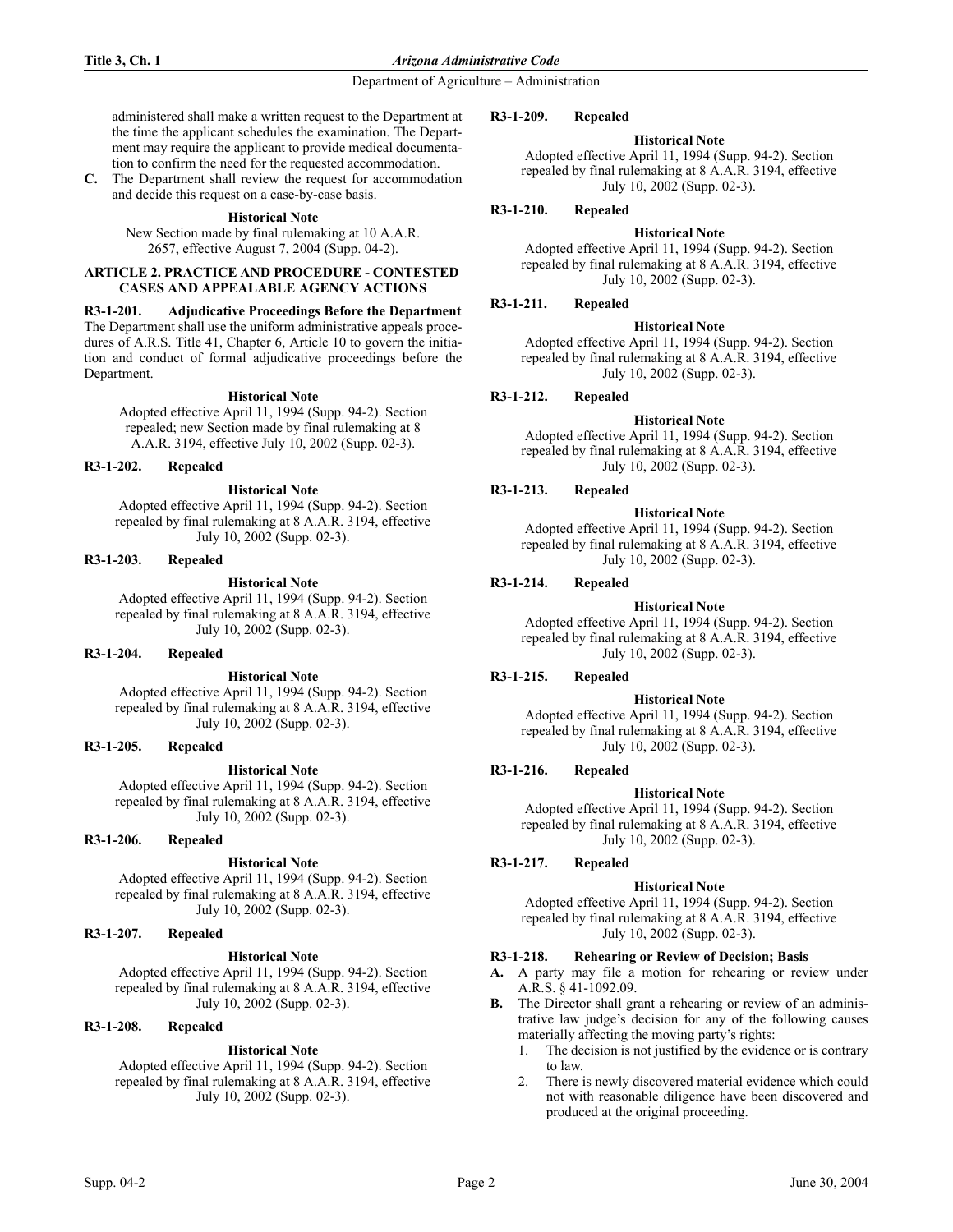- 3. One or more of the following has deprived the party of a fair hearing:
	- a. Irregularity or abuse of discretion in the conduct of the proceeding;
	- b. Misconduct of the Department, the administrative law judge, or the prevailing party; or
	- c. Accident or surprise which could not have been prevented by ordinary prudence.
	- Excessive or insufficient sanction.
- **C.** The Director may grant a rehearing or review to any or all of the parties. The rehearing or review may cover all or part of the issues for any of the reasons stated in subsection (B). An order granting a rehearing or review shall particularly state the grounds for granting the rehearing or review, and the rehearing or review shall cover only the grounds stated.

### **Historical Note**

Adopted effective April 11, 1994 (Supp. 94-2). Amended by final rulemaking at 8 A.A.R. 3194, effective July 10, 2002 (Supp. 02-3).

### **R3-1-219. Repealed**

### **Historical Note**

Adopted effective April 11, 1994 (Supp. 94-2). Section repealed by final rulemaking at 8 A.A.R. 3194, effective July 10, 2002 (Supp. 02-3).

### **ARTICLE 3. PUBLIC PARTICIPATION IN RULEMAKING**

### **R3-1-301. Rulemaking Record**

A person may review an official rulemaking record at the Department's main office, Monday through Friday, except an Arizona legal holiday, during the hours of 8:00 a.m. to 5:00 p.m. The Department shall provide a copy of a record according to the provisions of A.R.S. § 39-121 et seq.

### **Historical Note**

Adopted effective April 11, 1994 (Supp. 94-2). Amended by final rulemaking at 10 A.A.R. 2657, effective August 7, 2004 (Supp. 04-2).

### **R3-1-302. Petition to Make, Amend, or Repeal a Rule**

- **A.** A person requesting the Department to adopt, amend, or repeal a rule, as prescribed in A.R.S. § 41-1033, shall file a petition with the Director. A petition shall contain:
	- 1. The name, address, and signature of the person submitting the petition;
	- 2. For the making of a new rule, the specific language of the proposed rule;
	- 3. For the amendment of a current rule, the Section number, title, and language of the current rule with changes identified by drawing a line through language to be deleted and underlining proposed language;
	- 4. For the repeal of a current rule, the Section number and title of the rule;
	- 5. A statement describing why the rule should be made, amended, or repealed; and
	- The date the petition is signed.
- **B.** A person may submit additional information in support of a petition, including:
	- 1. Statistical data or other study, clearly referencing any attached exhibit;
	- 2. Identification of a person that would be affected and how the person would be affected; and
	- 3. If the petitioner is a public agency, a summary of relevant issues raised in any public hearing, or any written comments received from the public.

### **Historical Note**

Adopted effective April 11, 1994 (Supp. 94-2). Amended by final rulemaking at 10 A.A.R. 2657, effective August 7, 2004 (Supp. 04-2).

## **R3-1-303. Written Comment; Proposed Rulemaking**

A person shall direct written comment on a proposed rule to the person identified by the Department in a rulemaking notice published in the Arizona Administrative Register as responsible for accepting written comment.

### **Historical Note**

Adopted effective April 11, 1994 (Supp. 94-2). Amended by final rulemaking at 10 A.A.R. 2657, effective August 7, 2004 (Supp. 04-2).

# **R3-1-304. Oral Proceeding; Proposed Rulemaking**

A presiding officer shall perform the following acts on behalf of the Department when conducting an oral proceeding as prescribed under A.R.S. § 41-1023:

- 1. Request that each attendee register by name and representative capacity, if applicable, on a form provided by the Department;
- 2. Require that an attendee intending to speak provide the following information on a form obtained from the Department:
	- a. Name and representative capacity, if applicable;
	- b. Position with regard to the proposed rule; and
	- c. Approximate length of time needed to present comment;
- 3. Open the oral proceeding by identifying the rule to be considered, the purpose of the proceeding, and the agenda for the proceeding;
- 4. Allow a statement by a Department representative to explain the background and general content of the proposed rule;
- 5. Allow public comment limited to a reasonable amount of time for each speaker, without permitting undue repetition, or extensive reading of written comments or exhibits into the record;
- 6. Allow the Department to present additional information after public comments are received;
- 7. Allow a person to respond to the Department's supplemental presentation;
- 8. Accept written comments and exhibits on behalf of the Department; and
- 9. Make closing remarks that include the location where written comments are received by the Department and the date and time the rulemaking record will close.

### **Historical Note**

Adopted effective April 11, 1994 (Supp. 94-2). Amended by final rulemaking at 10 A.A.R. 2657, effective August 7, 2004 (Supp. 04-2).

## **R3-1-305. Repealed**

### **Historical Note**

Adopted effective April 11, 1994 (Supp. 94-2). Section repealed by final rulemaking at 10 A.A.R. 2657, effective August 7, 2004 (Supp. 04-2).

## **R3-1-306. Written Criticism of a Current Rule**

- **A.** A person may file a written criticism of a current rule with the Department at any time.
- **B.** A criticism shall clearly identify the rule addressed and describe with specificity the person's concern regarding the rule.